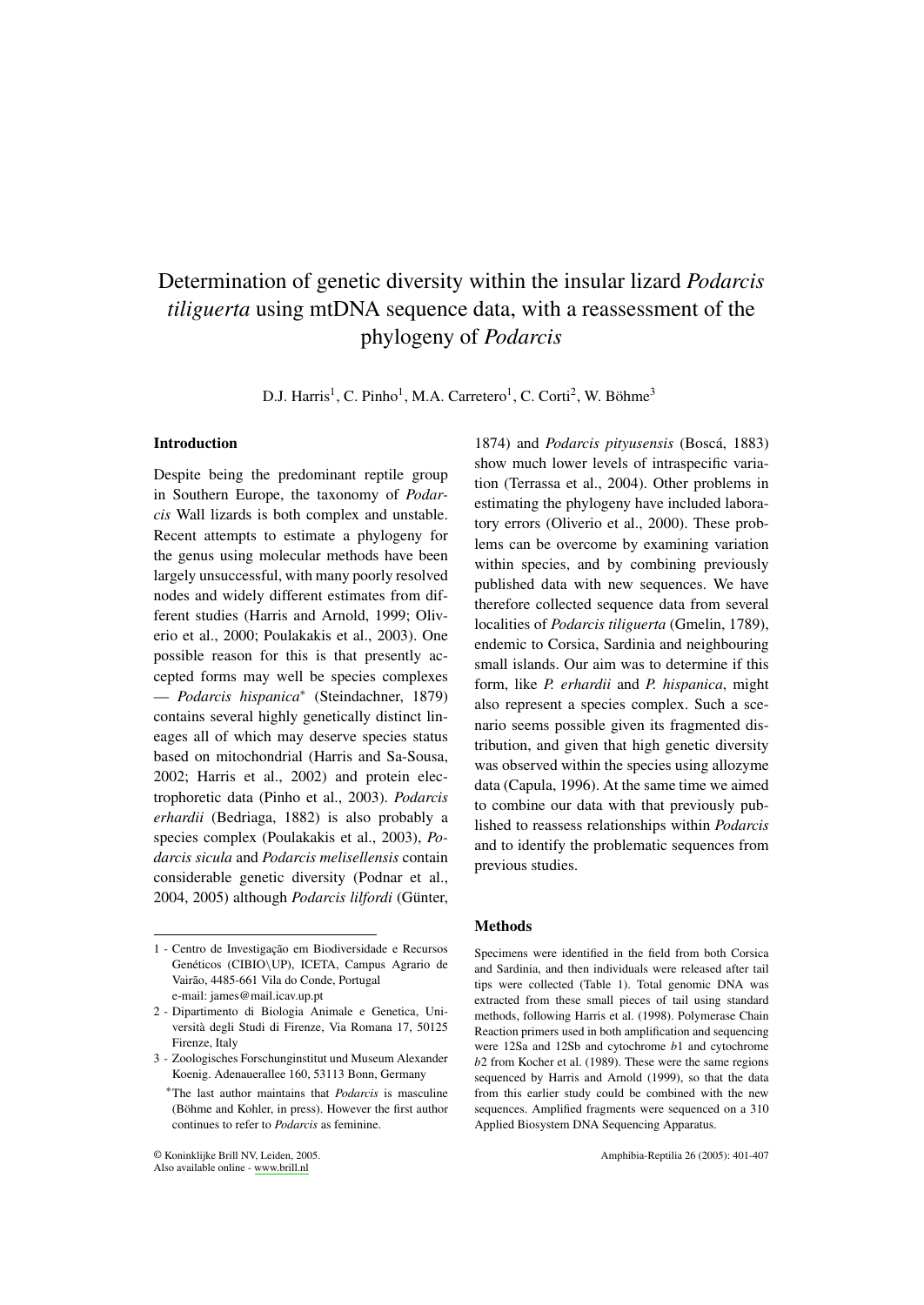| Species               | Locality         | Island      | Map locality and Code |
|-----------------------|------------------|-------------|-----------------------|
| Podarcis tiliguerta * | Porticciolo      | Corsica     | 1 C <sub>1.1</sub>    |
| Podarcis tiliguerta   | Porticciolo      | Corsica     | 1 C <sub>1.2</sub>    |
| Podarcis tiliguerta * | Rogliano         | Corsica     | 2 C <sub>2.1</sub>    |
| Podarcis tiliguerta   | Rogliano         | Corsica     | 2 C <sub>2.2</sub>    |
| Podarcis tiliguerta   | Centuri          | Corsica     | 3 C <sub>3</sub> .1   |
| Podarcis tiliguerta   | Centuri          | Corsica     | 3 C <sub>3.2</sub>    |
| Podarcis tiliguerta   | Col de Lavezzo   | Corsica     | 4 C <sub>4.1</sub>    |
| Podarcis tiliguerta   | S. Quilico       | Corsica     | 5 C <sub>5.1</sub>    |
| Podarcis tiliguerta   | Palmarella       | Corsica     | 6 C <sub>6.1</sub>    |
| Podarcis tiliguerta   | Corte            | Corsica     | 7 C7.1                |
| Podarcis tiliguerta   | Altiani          | Corsica     | 8 C <sub>8.1</sub>    |
| Podarcis tiliguerta   | Solenzara        | Corsica     | 9 C <sub>9.1</sub>    |
| Podarcis tiliguerta * | Capo Testa       | Sardinia    | 10 S <sub>10.1</sub>  |
| Podarcis tiliguerta   | Trinita d'Agulto | Sardinia    | 11 S <sub>11.1</sub>  |
| Podarcis tiliguerta   | Asinara Island   | Sardinia    | 12 S <sub>12.1</sub>  |
| Podarcis tiliguerta   | Asinara Island   | Sardinia    | 12 S <sub>12.2</sub>  |
| Podarcis tiliguerta   | Oristano         | Sardinia    | 13 S <sub>13.1</sub>  |
| Podarcis tiliguerta * | Oristano         | Sardinia    | 13 S13.2              |
| Podarcis raffonei *   | Strombolicchio   | Aeolian Is. |                       |
| Podarcis wagleriana * |                  | Sicily      |                       |

Table 1. Specimens sequenced for this analysis with locality and voucher number. \* Indicates specimens also sequenced for Cytochrome b.

Mitochondrial DNA sequences were aligned using Clustal W (Thompson et al., 1994). Previously published sequences included all those available for both genes from Harris and Arnold (1999), representatives of all the major lineages from the Iberian Peninsula and North Africa (Harris et al., 2002), Podarcis sicula (Rafinesque, 1810) and Podarcis muralis (Laurenti, 1768) (Fu, 2000) and an additional P. muralis from GenBank (BA10). The four outgroups, Lacerta chlorogaster (Boulenger, 1908), Lacerta horvathi Méhely, 1904, Lacerta dugesii Milne-Edwards, 1829 and Lacerta perspicillata Duméril & Bibron, 1839, were from Harris and Arnold (1999). New sequences for both genes were generated for this study for four P. tiliguerta, Podarcis wagleriana Gistel, 1868 and Podarcis raffonei (Mertens, 1952) Aligned sequences were 873 base pairs long. Additionally, to further examine variation within P. tiliguerta we sequenced 18 individuals from 13 populations for the 12S rRNA gene region only. New sequences have been submitted to GenBank. The sequences from *P. sicula* from Harris and Arnold (1999) were not included in this analysis. Since publication of this article it has been noted that the cytochrome  $b$  sequence published appears to be more similar to haplotypes typical of P. muralis (Poulakakis et al., 2003). This appears to be due to a nuclear copy of part of the mtDNA that is preferentially amplified in some populations of *P. sicula* using the standard cytochrome b primers (W. Mayer, pers. comm.).

The data were imported into PAUP\* 4.0b10 (Swofford, 2002) for phylogenetic analysis. For the phylogenetic analysis of the mtDNA data we used maximum likelihood (ML), maximum parsimony (MP) and Bayesian inference. We followed the approach outlined by Huelsenbeck and Crandall (1997) to test 56 alternative models of evolution, employing PAUP\* 4.0b10 and Modeltest (Posada and Crandall, 1998).

Once a model of evolution was chosen, it was used to estimate a tree using ML, and support for nodes estimated by bootstrapping with 500 replicates (Felsenstein, 1985) using the "fast" option. A MP analysis was carried out (100 replicate heuristic search, TBR branch-swapping) with gaps treated as missing data, and support for nodes estimated by bootstrapping with 1000 replicates. The Bayesian analysis was implemented using MrBayes (Huelsenbeck and Ronquist, 2001) which calculates Bayesian posterior probabilities using a Metropolis-coupled, Markov chain Monte Carlo (MC-MCMC) sampling approach. Bayesian analyses were conducted with random starting trees, run  $0.5 \times 10^6$  generations, and sampled every 1000 generations using a generaltime-reversible model of evolution with a gamma model of among site rate variation. In both searches stationarity of the Markov Chain was determined as the point when sampled log likelihood values plotted against generation time reached a stable mean equilibrium value; "burn-in" data sampled from generations preceding this point were discarded. All data collected at stationarity were used to estimate posterior nodal probabilities and a summary phylogeny. Two independent replicates were conducted and inspected for consistency to check for local optima (Huelsenback and Bollback, 2001). To examine variation within P. tiliguerta the aligned 12S sequences were examined separately. Because variation is low, the sequences were joined using median networks (Bandelt et al., 2000).

#### **Results**

Including the outgroups 30 combined mtDNA sequences were analyzed. We concluded that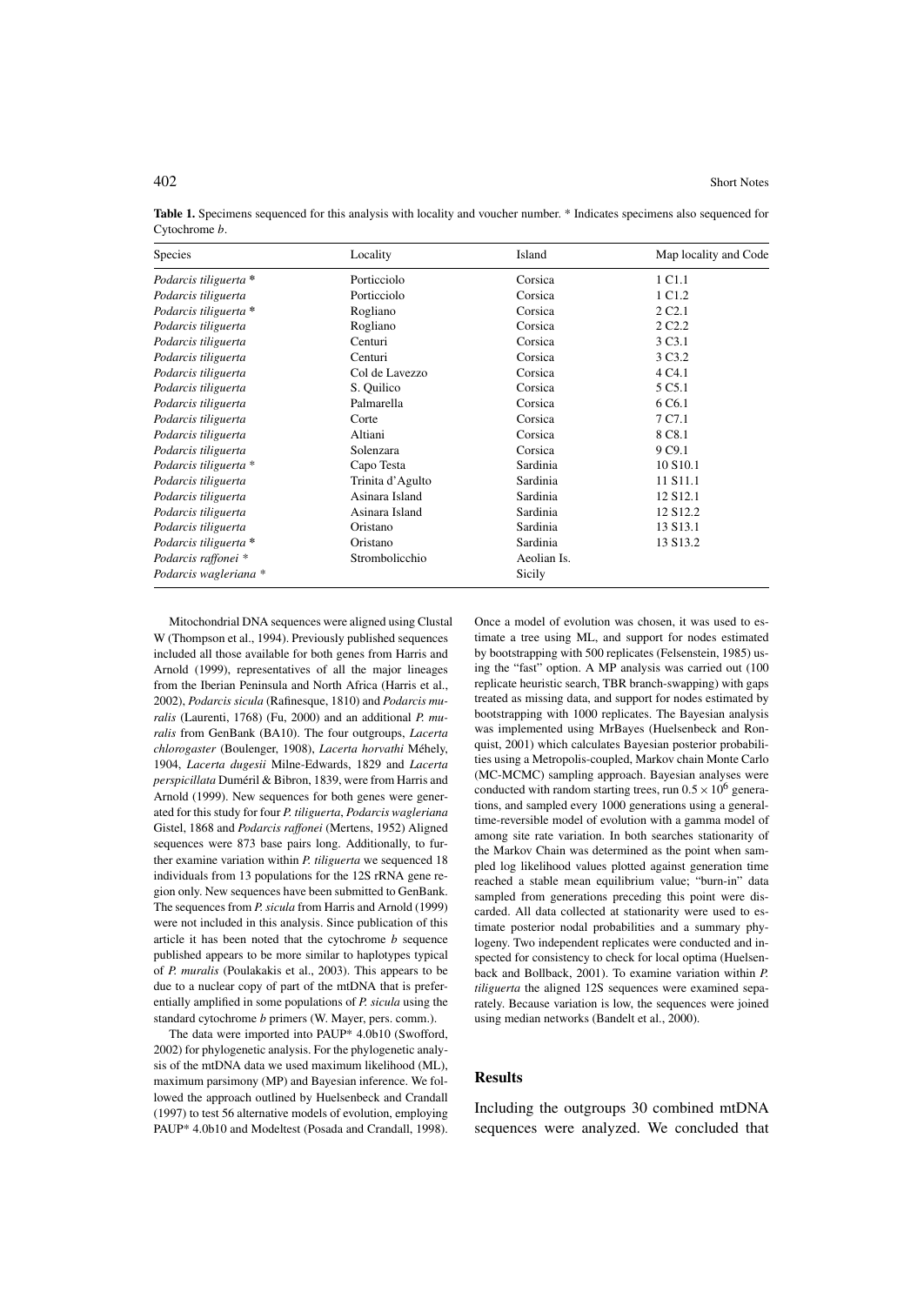

Figure 1. Map showing sampling localities of *Podarcis* tiliguerta sequenced in this study. Codes for samples are given in table 1.

the TrN model (base frequencies A 0.33, C  $0.27$ , G  $0.11$ , T  $0.29$ , relative rates of transitions  $A/T = 7.84$  and  $C/G = 13.36$ ) with a gamma distributed rate heterogeneity model (4 rate categories,  $G = 0.619$  and an estimated proportion of invariable sites (0.493) was the most appropriate model of evolution for these data. A ten replicate heuristic search incorporating this model found two trees of  $-$  ln 5174. Maximum parsimony analysis found two trees of 1030 steps, the 50% bootstrap consensus of which was identical to the ML analysis, but less well resolved (fig. 2). One hundred and ninety-eight characters were parsimony informative. The es-

For the assessment of variation within *Podar*cis tiliguerta a total of 8 haplotypes were found, 5 in Corsica and 3 in Sardinia (fig. 3). Maximum sequence divergence between haplotypes within Corsica was approximately 2.2%.

## **Discussion**

Like earlier estimates of phylogeny within Po*darcis*, many of the nodes between species are poorly resolved. However our results have several significant and well-supported differences from previous studies.

# Is Podarcis tiliguerta a species complex?

Our results reveal an extremely high degree of genetic diversity within  $P$ . tiliguerta — maximum uncorrected divergence of 15.3% within the region of cytochrome  $b$  sequenced. This is higher than typically found between reptile species (Harris, 2002). Thus our results indicate that *P. tiliguerta* may be a species complex. Using nuclear markers Capula (1994) similarly reported high genetic differentiation between populations from Corsica and Sardinian populations but also reported substantial variation between the Cerbicale islands (SE of Corsica) and the main island. Unfortunately, we lack samples of Cerbicale islands to confirm this with mtDNA. Our results based on 12S rRNA sequence data indicate extensive variation within both of the main islands. The insular population of Asinara (NW Sardinia) falls within the genetic variation of Sardinia.

Clearly large scale morphological and molecular studies, such as those carried out on the P. hispanica species complex, are needed to determine the exact range and number of forms found within P. tiliguerta, and to evaluate their conservation status.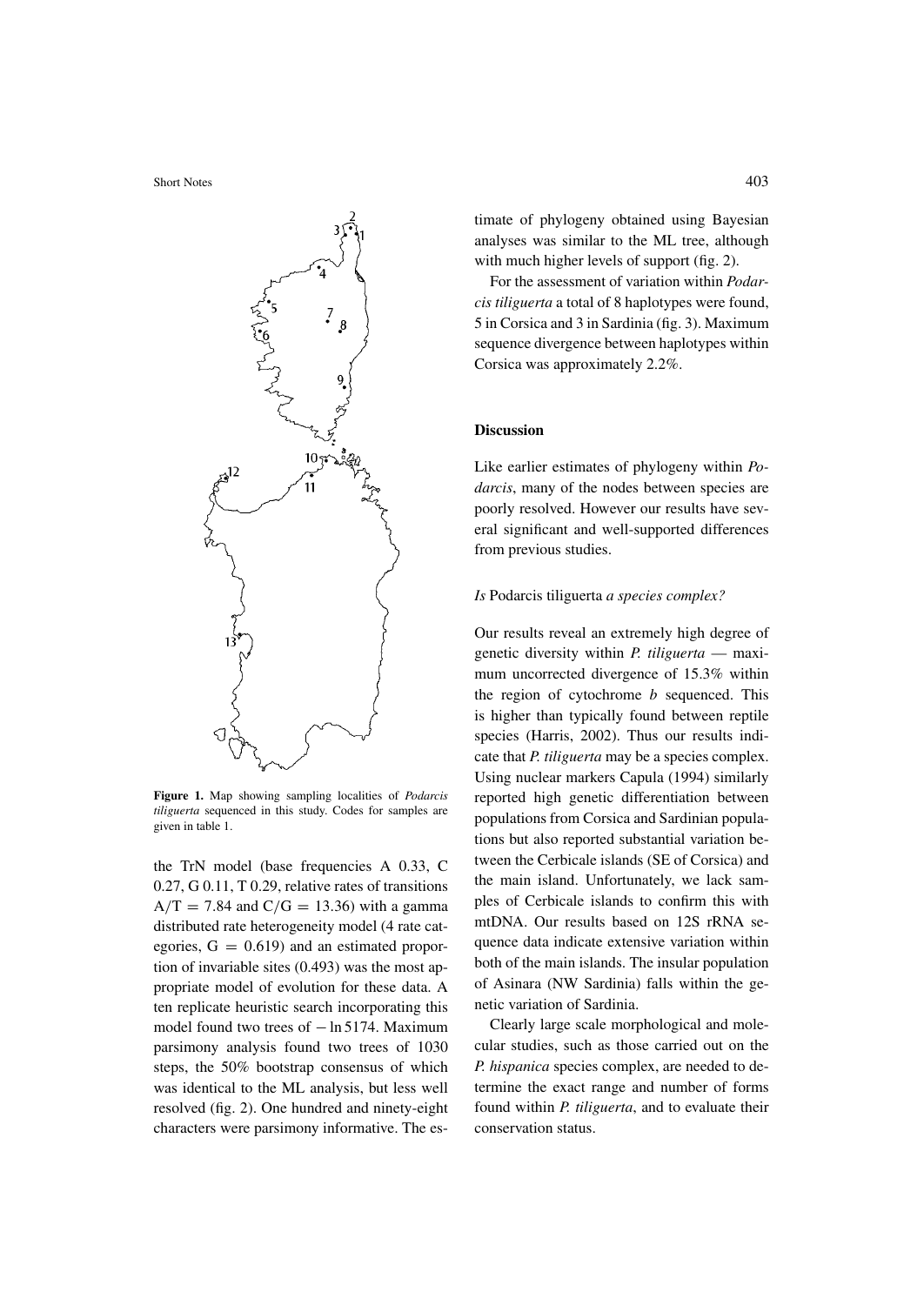

Figure 2. One of two trees derived from a ML analysis using the model described in the text. All analyses produced similar estimates of relationships to the one shown, except for rearrangements of branches with bootstrap support  $<$ 50%. Posterior node probabilities from the Bayesian analyses are indicated below nodes and bootstrap values for ML-MP are given above nodes.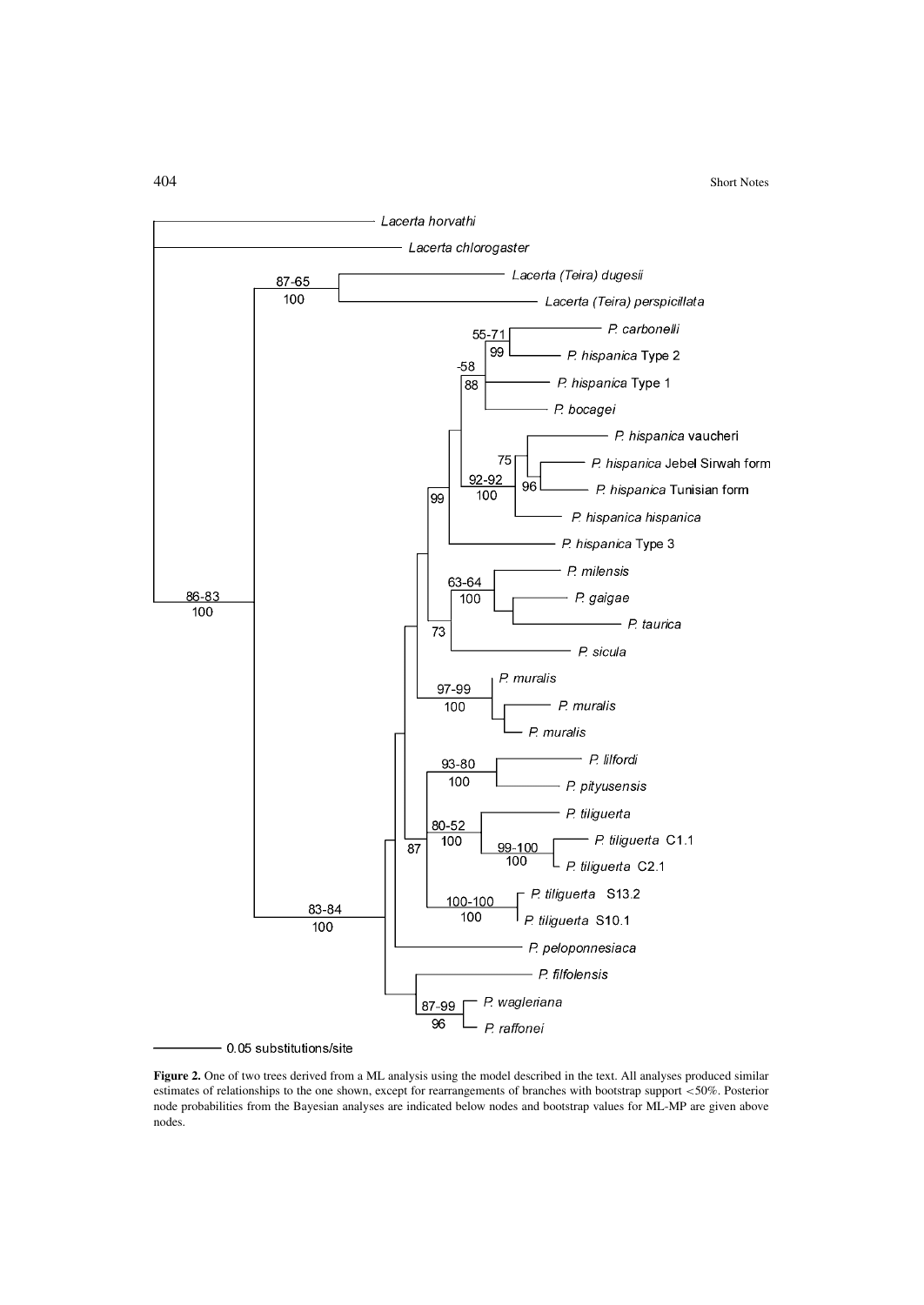

Figure 3. Median-joining network of the 12S rRNA sequences for *Podarcis tiliguerta*. Filled circles indicate presumed missing haplotypes.

#### Taxonomic implications for Podarcis tiliguerta

The name Lacerta tiliguerta Gmelin, 1789 (currently Podarcis tiliguerta) was based on Sardinian material so that it is the Sardinian clade which would have to keep the current species name. The next available names (according to the last comprehensive synonymy by Schneider (1986)), viz. quadrilineata Gray, 1838, genei Cara, 1832, toro Mertens, 1932, oristanensis Taddei, 1949, and ranzii Lanza, 1966, all refer to Sardinian (include offshore islands) type material.

The oldest available names referring to Corsica and its satellite islands are *eiselti*, *grandis*onae and maresi, all described simultaneously in the same paper by Lanza (1972), from the Cerbicale Islands, Isola Pietricaggiosa, Isola Piana and Isolotto Maestro Maria (eiselti), Isola Vacca (grandisonae) and Isole Toro Piccolo and Toro Grande (maresi). However, none of these three names can be assigned to the Corsican clade because of the significant genetic separation in allozyme variation between such populations and those in Corsica (Capula, 1996). Thus, although the taxonomy of P. tiliguerta clearly needs to be re-evaluated, in the present state

of knowledge any nomenclatural changes would be premature.

# Close genetic relationship between Podarcis muralis *and* Podarcis sicula?

A significant difference between the estimates of relationships within Podarcis between Harris and Arnold (1999) and later studies (Oliverio et al., 2000: Poulakakis et al., 2003) was the close relationship between P. muralis and P. sicula suggested by the former study. Comparing the two genes (12S rRNA and cytochrome b) analysed by Harris and Arnold (1999) separately against sequences published later (Fu,  $(2000)$  it is clear that it is only the cytochrome  $b$ sequences of Harris and Arnold (1999) that support this relationship (analyses not shown). The problem appears to be the existence of a copy of part of the mitochondria of P. muralis ancestry found in the nuclear DNA of some P. sicula populations (Podnar et al., 2005). This was apparently amplified in the sample used by Harris and Arnold (1999) rather than true mitochondrial DNA. Although a close relationship between P. sicula and P. muralis is thus not supported by the mtDNA sequence data, exact relationships of these species remain poorly resolved.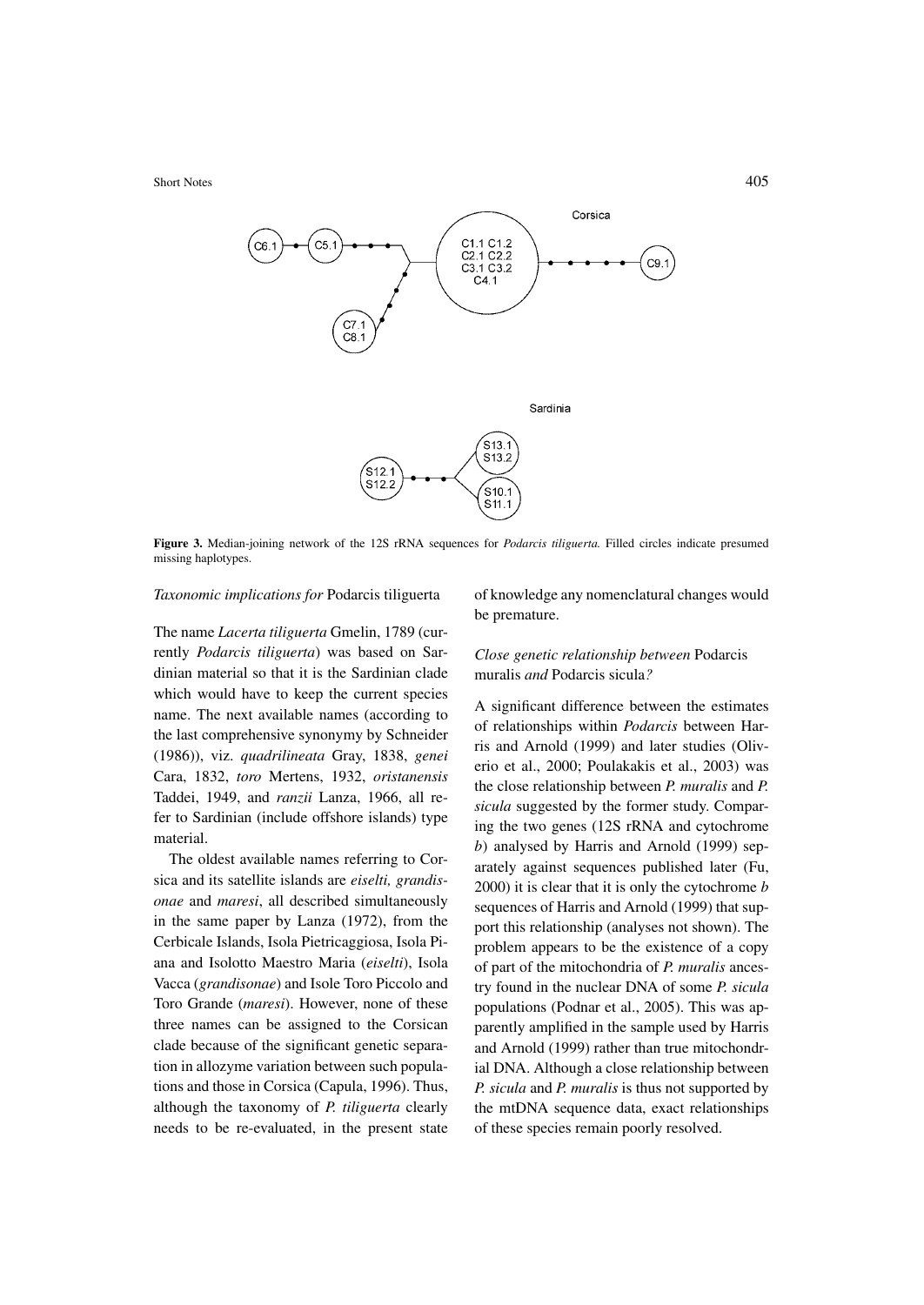# Genetic relationship of Podarcis raffonei with other Podarcis

Podarcis raffonei is endemic to some Aeolian islands where it is partially sympatric with P. sicula. Biochemical data strongly support a sister-taxa relationship with P. wagleriana (Capula, 1994) and this is also supported by our data — indeed genetic differentiation between P. raffonei and P. wagleriana is minimal in our analysis  $(3.3\%$  cytochrome *b* divergence). Given this, it is surprising that Oliverio et al. (2000) did not recover this estimate of relationships. Their results suggested P. wagleriana was a lineage nested within a paraphyletic P. filfolensis from the Maltese archipelago, with an extremely low genetic divergence ( $p = 0.002$ ). Examination of the alignment used by these authors shows that an alternative, preferable, alignment would reduce the genetic distance even further (details available from DJH on request). It seems likely therefore that this is erroneous, and the *P. raffonei* is indeed more closely related to P. wagleriana. However, further analyses of all three species are clearly warranted.

## Relationships between major clades

All earlier estimates of relationships between Podarcis species have been weakly supported, suggesting that most major lineages separated during a brief evolutionary time period. However some groups can clearly be discerned. All species belonging to the "Iberian and North African clade"  $- P$ . hispanica (including all known lineages), Podarcis bocagei (Seoane, 1884) and P. carbonelli Pérez-Mellado, 1981 are supported as a monophyletic clade. Podarcis wagleriana and P. raffonei are sister taxa, as are P. lilfordi and P. pityusensis from the Balearic islands. Podarcis milensis (Bedriaga, 1882), Podarcis gaigae (Werner, 1930) and Podarcis taurica (Pallas, 1814) form a clade in our analysis, although this was not the result obtained using only cytochrome b data (Poulakakis et al. 2003). Again considerable sampling within

these species will be needed to determine the cause of this discrepancy. No other relationships are well supported.

# **Conclusions**

*Podarcis tiliguerta* appears to be a species complex. Further morphological and molecular analyses will be needed to confirm this. Podarcis sicula is not sister taxon to P. muralis, nor is *P. wagleriana* a genetic lineage within P. filfolensis as has been previously suggested. However relationships between most Podarcis species remain unresolved.

Acknowledgements. This project was supported by grants from Fundação para a Ciência e Tecnologia POCTI/41912/ BSE/2001 and SFRH/BPD/5702/2001 (to DJH). This study is also part of an InteReg project 3A (Corse-Tuscany) of which University of Pisa is a partner and CC is a collaborator. Thanks are due to L. Bassu, P. Lo Cascio, M. Lo Valvo and R. Saccardi for help collecting specimens.

## **References**

- Bandelt, H.-J., Macaulay, V., Richards, M.B. (2000): Median networks: speedy construction and greedy reduction, one simulation and two case studies from human mtDNA. Mol. Phylogenet. Evol. 16: 8-28.
- Böhme, W., Köhler, J. (in press): Do endings of adjective flectible species names affect stability? A final note on the gender of Podarcis Wagler, 1830 (Reptilia, Lacertidae). Bonn. zool. Beitr.
- Capula, M. (1994): Genetic variation and differentiation in the lizard Podarcis wagleriana (Reptilia: Lacertidae). Biol. J. Linn. Soc. 52: 177-196.
- Capula, M. (1996): Evolutionary genetics of the insular lacertid lizard Podarcis tiliguerta: genetic structure and population heterogeneity in a geographically fragmented species. Heredity 77: 518-529.
- Felsenstein, J. (1985): Confidence limits on phylogenies: an approach using the bootstrap. Evolution 39: 783-791.
- Fu, J. (2000): Toward the phylogeny of the family Lacertidae — why 4,708 base pairs of mtDNA sequences cannot draw the picture. Biol. J. Linn. Soc. 71: 203-217.
- Harris, D.J. (2002): Reassessment of comparative genetic distance in reptiles from the mitochondrial cytochrome b gene. Herp. J. 12: 85-86.
- Harris, D.J., Arnold, E.N. (1999): Relationships and evolution of wall lizards, *Podarcis* (Reptilia, Lacertidae) based on partial mitochondrial DNA sequences. Copeia 3:740-754.